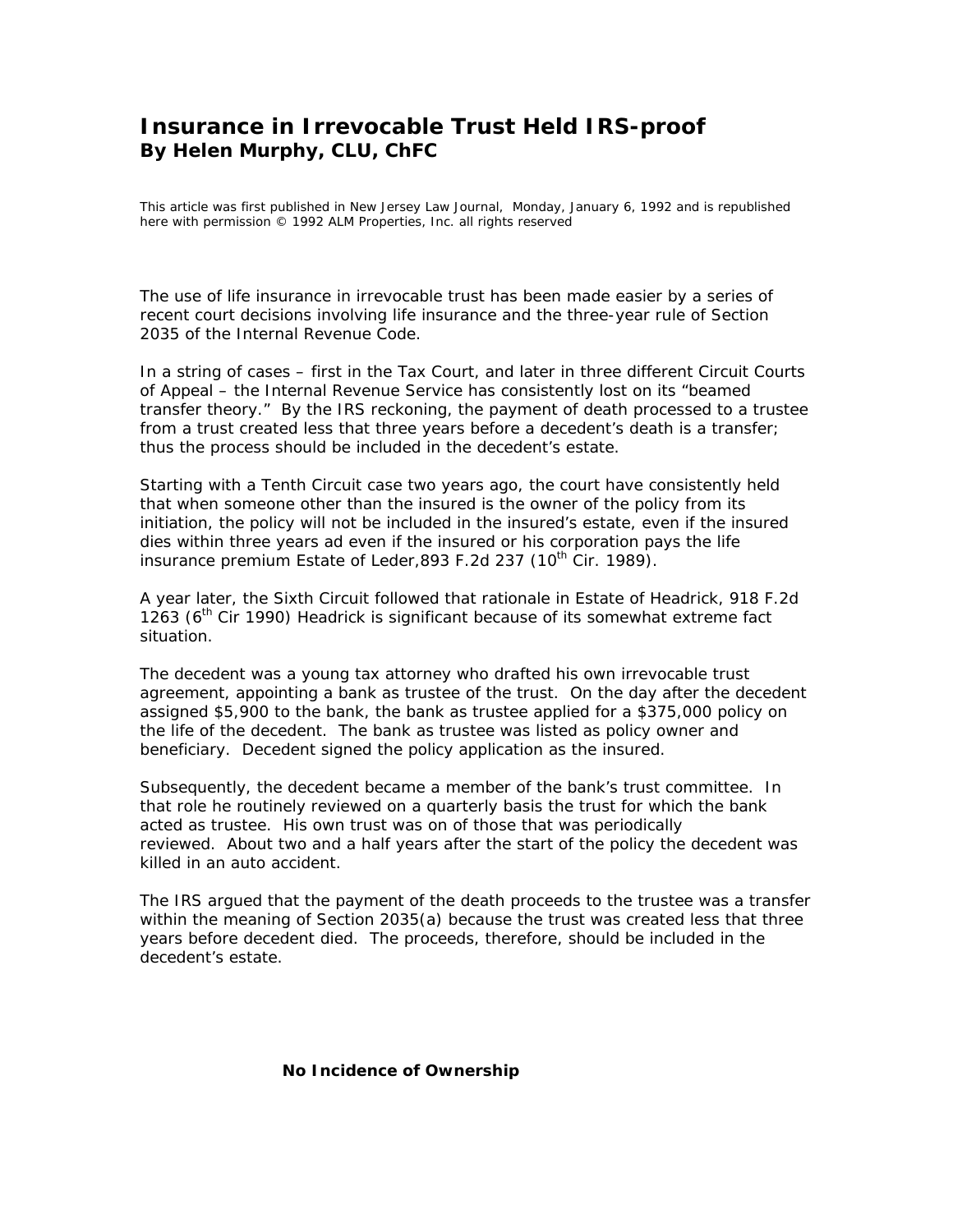The Tax Court followed its decision in *Leder*, and the Sixth Circuit later affirmed. The Tax Court fond that the decedent had no incidence of ownership in the policy under Section 2042, so the bring back provision of section 2035 did not apply.

After losing in the Tax Court in *Leder* and subsequent cases, the IRS embarked upon a circuit court search, looking for a court that would accept its beamed-transfer argument. It struck out, however, with *Leder* in the Tenth Circuit, *Headrick* in the Sixth, and again in the Fifth. *Estate of Perry*, 927F.2d209 (5thCir. 1991).

This time, the Service raised the white flag of surrender. The *Perry* court hinted broadly at the conclusion of its three-year rule beamed-transfer theory would cost the IRS attorneys' fees for the taxpayer. In fact, the estate's attorney in *Perry*  quickly filed for an award of attorneys' fees, which was granted. Shortly thereafter, the IRS said, in a Action – on Decision (AOD 1991-012 (7/15/91)) announcement, that it would no longer litigate the issue.

It is now settled law, therefore, that when an irrevocable life insurance trust is set up and a life insurance policy is taken out with the trustee as the owner and beneficiary form the beginning, the policy is out of the insured's estate. If the insured should die in the first three years fo the policy, it will not be included in his estate.

### **How It Works**

In an irrevocable life insurance trust, the trust is the owner and beneficiary of one or more life insurance policies on the life of the estate owner. Properly arranged, the life insurance will be outside the insured's estate for estate tax purposes. The beneficiaries of the trust are the insured's estate beneficiaries: normally, his children.

The insured estate owner usually will gift the necessary premium payments to the trust. In order to have these gifts treated as present interest gifts, and thereby qualify for the \$10,000 gift tax annual exclusion, the beneficiaries are given so called Crummey withdrawal powers. The trustee gives the beneficiaries written notice – usually 30 days – that they have the right to withdraw their proportionate share of the recent gift to the trust. When the time has elapsed, the trustee sends his check to the insurance company to pay the premium. The premium should be paid on an annual basis to avoid the need for multiple Crummy letter during the year.

The Crummey name comes our of an old Ninth Circuit case where the court held that notification to a minor child of a withdrawal right was sufficient. *Crummy v. Commissioner*, 398 F.2d82 (9<sup>th</sup> Cir. 1968). All that was necessary was the possible under local law that a guardian could be appointed to act for the child. It was not necessary, the court held, that a guardian actually be appointed.

If the Crummey withdrawal power is not given to the beneficiaries, then the gift to the trust of the premium amount by the grantor-insured is a gift of a future interest. Such a gift is taxable and would cause the grantor to use part of his unified credit. Although no tax would be sue until the cumulative premium amount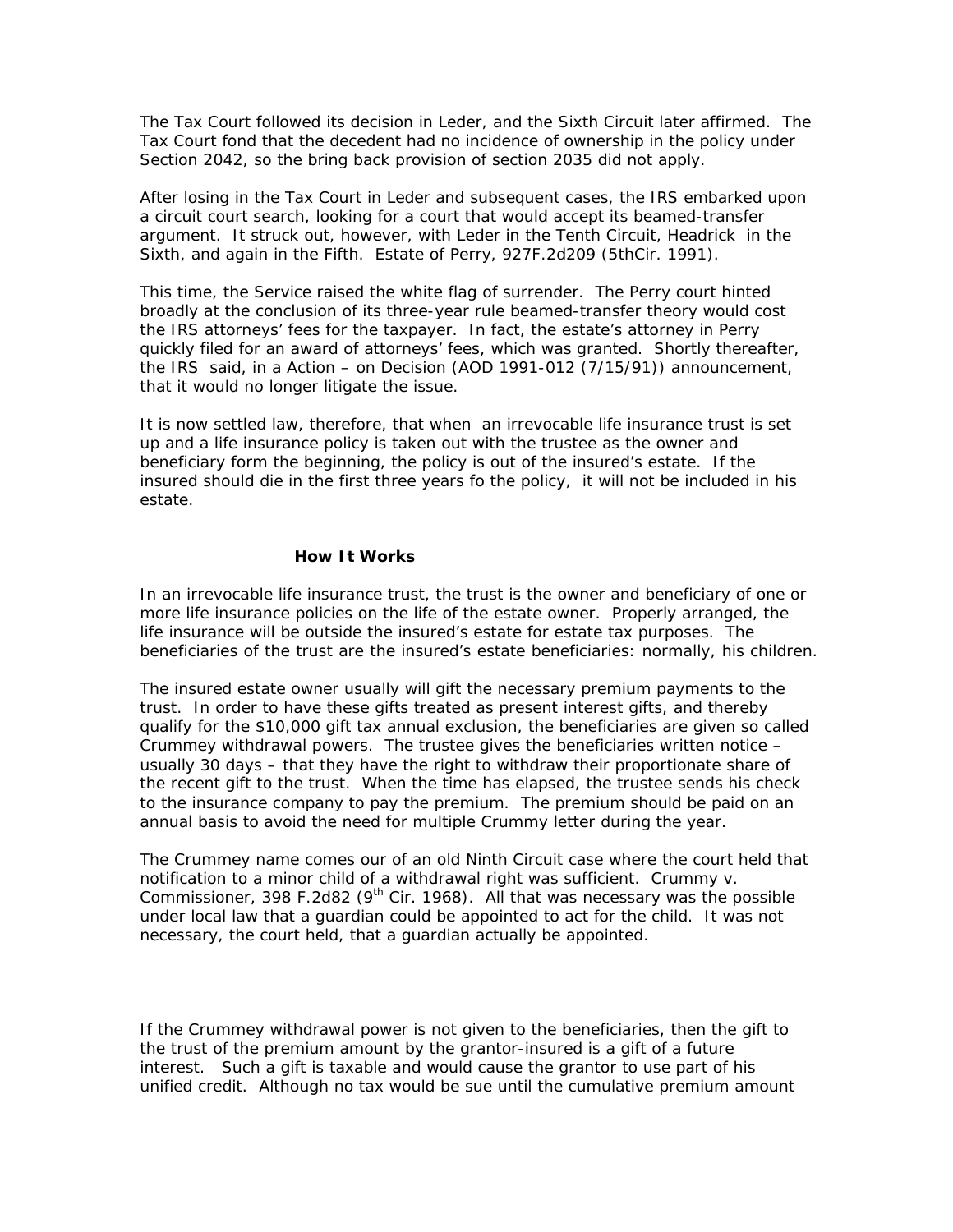exceeds \$60,000 such gifts will be added back into the grantor's estate at death and could push him into a higher marginal estate tax bracket.

The use of the Crummey withdrawal power in the trust document allows the grantor to shelter form gift tax \$10,000 per beneficiary annually; \$20,000 per beneficiary if the spouse joins in the gift. Thus, for example, if three children are beneficiaries of an irrevocable life insurance trust, a married insured could gift \$60,000 each year to the trust for premiums with no gift tax consequences.

While such gifts equal to the annual exclusion create no tax problems for the grantor, they can cause potential gift tax problems fro the beneficiaries.

This lapse-of-a-power gift is protected from taxation by a tax law provision that exempts the greater of \$5,000 of 5 percent to the trust corpus from taxation. I.R.C. &&2514(e), 2041©. Assuming, again, a \$60,000 premium gift to a trust with three beneficiaries, when child A allows his power over \$20,000 to lapse he is deemed to make a taxable gift of \$15,000-\$7,000 each to B and C. Such gifts of a future interest, and thus not protected by the annual exclusion.

They are, of course, protected by the unified credit. The use of the unified credit by a beneficiary may not be seen as a major problem because of the many years that he can expect to pass before the beneficiary's death, particularly if he or she is currently a minor or even an infant. If the ultimate tax consequences may not be expected to occur until death – 50, 60, of more years in the future – it cannot be a worrisome problem today. Because of the effects of inflation over 50 or more years, the ultimate tax consequence will likely be de minimis nature.

Another solution, one that has been proposed by estate planning specialist, is the use of hanging powers in the trust. The idea is to suspend the lapse of the amount above the protected \$5,000 to some time in the future. The future point in time would be when annual gifts into the trust have stopped because life insurance policy premiums have "vanished" due to sufficient cash value build up in the policy. Beginning in the year of the premium "vanish" the powers that have been suspended are released in portions that fit with the \$5,000 of 5 percent rule.

The IRS has signaled its displeasure with the hanging powers in Private Letter Ruling 89-011004. The use of hanging powers has not yet been tested in a court case, however, although some practitioners feel strongly that it should stand up to any court challenge by the IRS.

#### **Multiple Beneficiaries**

A recent Tax Court case may provide relief to the "5 and 5" problem by allowing for multiple Crummey beneficiaries. *Estate of Cristofan*, 97 T.C. No 5. In that case, the court held that the gifts in trust which were subject to Crummey withdrawal rights be the donor's grandchildren possessed only a contingent remainder interest in the trust itself.

The Tax Court noted that beneficiaries of a trust do not need a vested remainder inters in corpus or income in order to qualify such gifts for the annual exclusion; all that is necessary is the legal right to exercise the withdrawal power. The court concluded that the grantor's motives do not change this result. If contingent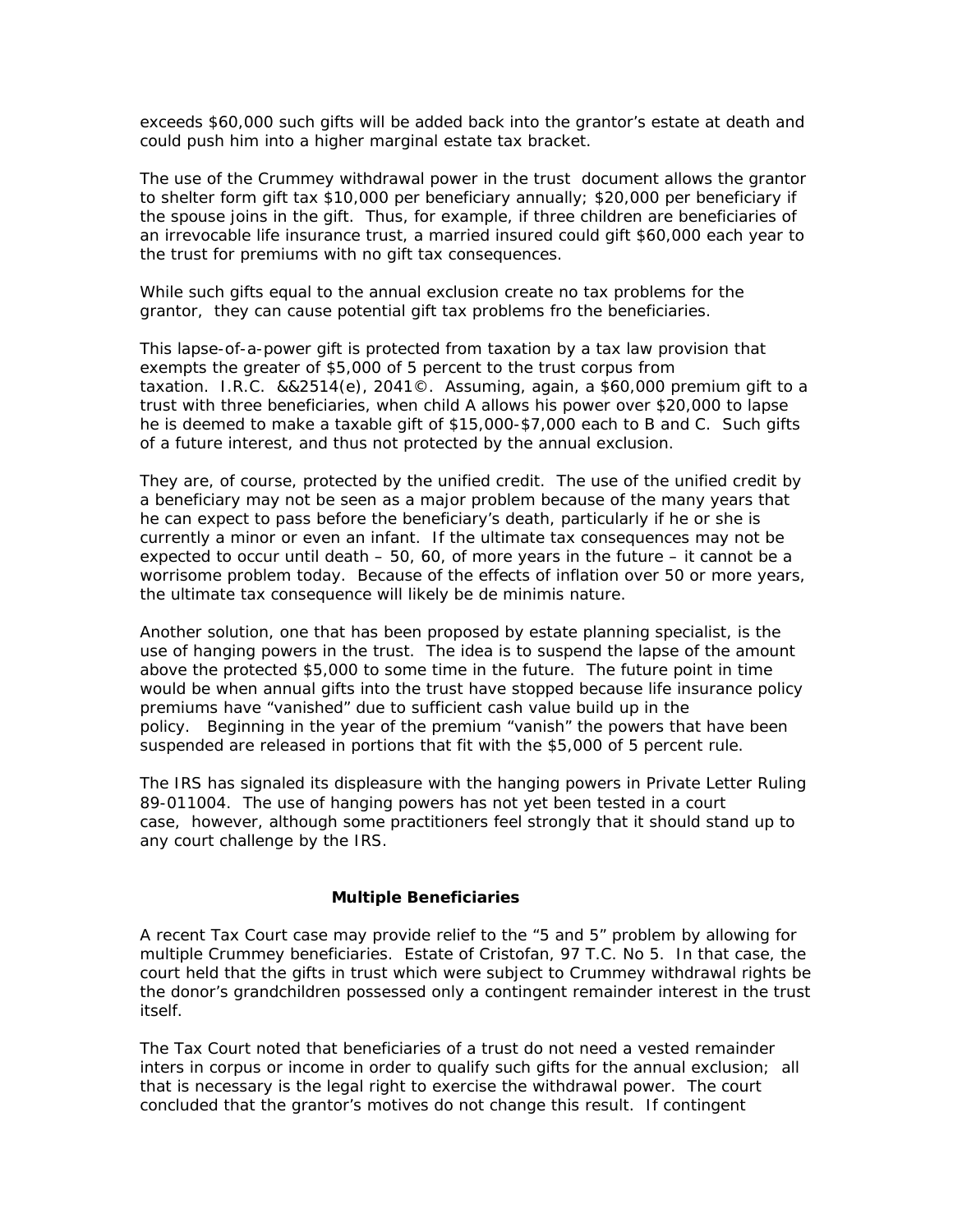beneficiaries can have valid Crummey withdrawal rights, then a gift of premium to an irrevocable trust can be divided into enough pieces as to keep each gift at \$5,000 per donee of less. Then when the Crummey power of each donee is allowed to lapse, these will be no taxable transfer among beneficiaries.

This extension of valid Crummey withdrawal powers to contingent beneficiaries can also be helpful to the donor-grantor when the premium exceeds the normal allowable annual exclusion. For example, if the premium is \$100,000 and there is only one beneficiary(i.e., only one child), the donor could on a split basis, could only protect \$20,000 with the annual exclusion. If the child, however had four children, these grandchildren of the doror could be made contingent beneficiaries and given Crummey withdrawal rights of \$20,000 each – thereby soaking up the remaining \$80,000 premium amount under the annual exclusion protection.

The *Cristofani* decision, however, is not the only recent Crummey beneficiary development. Prior to *Cristofani,* the IRS announced in a Technical Advise Memorandum its displeasure with multiple Crummey beneficiaries.

In TAM 91-41008, the IRS was faced with the issue of how many annual exclusions are available to a trust for the benefit of the decedent's three children containing a limited power for her three children and 32 grand-children and great grandchildren. The IRS ruled that the descendent was only entitled to annual exclusion for the primary beneficiaries, her three children. The ruling found it significant that none of the 32 contingent beneficiaries ever exercised any withdrawal rights over a four-year period.

The IRS inferred that the beneficiaries had reached a prior understanding with the donor that the withdrawal rights would not be exercised. It further found fault with the 20-day withdrawal period, stating that it severely restricts the time in which a demand right can be exercised. Thus, the IRS is saying it will look at the intend of the donor concerning Crummey gifts. Subsequently, the *Cristofani* court said that the intent was not significant. The ruling in TAM 91-41008 may be an example of the adage that "bulls make money and bears make money, but hogs get slaughtered."

In addition t their use with a brand new policy, life insurance trust can have existing life insurance policies transferred into them. This can happen when an estate owner decided that it is on longer practical – from an estate tax standpoint – to continue to personally own an insurance policy.

The tax rules relating to a transfer of the policy to an insurance trust are relatively straightforward.

First, it is clear that under I.R. C. section 2035 the owner-insured must live three years after the transfer to keep the death proceeds form being brought back into the estate.

Second, since the policy is being gifted to the trust, the measure of its value for gift tax purposes is the interpolated terminal reserve plus any unearned premium. For policies that have been in existence for several years or more, this generally means the policy cash value at the date of transfer.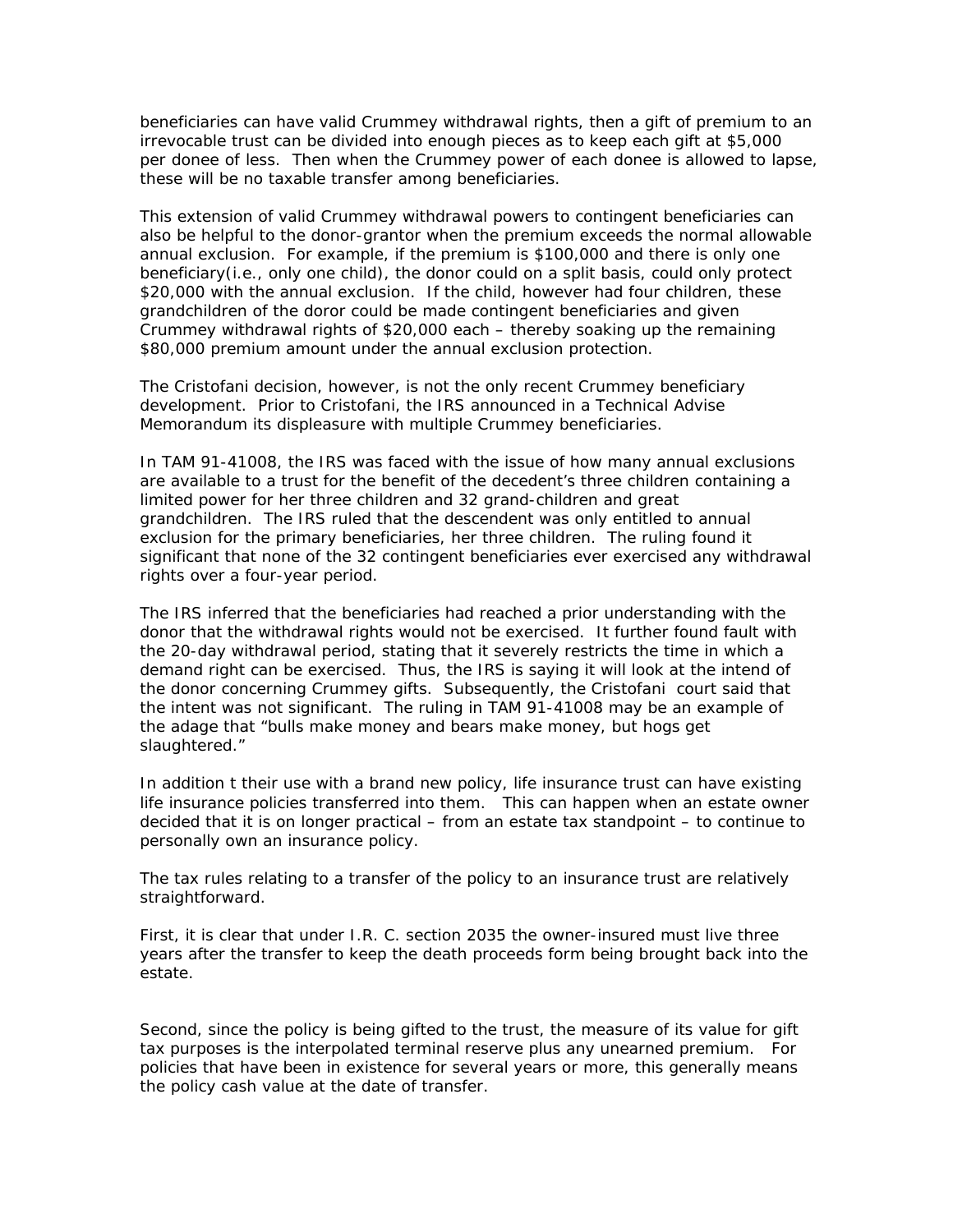## **Insuring Against Greed**

With the attractive benefits that life insurance can provide, it makes almost no sense for an estate planning perspective to have the insurance owned by the insured, and thus subject to federal estate taxes at hi or her death. If the insurance is owned by the insured, it can be subject to estate taxes at marginal rates up to 55, or even 60 percent. It is self-defeating to purchase life insurance to pay estate taxes only to have 55 percent of the insurance proceeds be lost to taxes. So it is practically mandatory proper estate planning, therefore, to have the insurance out of the insured's estate at death.

One way to accomplish this is to have someone other than the insured own the policy. This alternative, however, presents its own problems, which comes under the heading of that side of human mature known as greed. It can cause the beneficiary of the life insurance policy death proceeds to use the dollars for personal wants or needs, rather that complying with the estate plan of the deceased.

All kind of potential mischief can be done to an estate plan by such personal ue. If, for example, we assume a joint and last-to-die policy on a husband and wife owned equally by their two children, the plan would be for the children to provide the insurance proceeds to the estate of the second spouse to die in order to pay estate taxes. The problem that can arise is that one of the two children dose not do what6 his suppose to, but rather decides to spend his one-half share of the death proceeds for his own uses. The uses could include such mundane needs as paying college tuition, buying a new house or car or paying for a long desired vacation. If the other child follows his parents' estate plan and provides the insurance cash proceeds to the estate, only one half of the monies will be available to pay estate taxes ( or other estate liquidity needs).

Because of the shortfall the estate may be forced to sell assets quickly at "fire Sale" prices to raise needed cash, This may result in a family feud situation. The child who did the "right" thing and provided the insurance proceeds to the parent's estate may understandably be very angry at his sibling who reined the estate plan by "misappropriating" the share of insurance for his own uses.

#### **Windfall for In-laws**

The other problem that can occur with personally-owned insurance is the proceeds can end up going to in-laws; say, the spouse of the son or daughter who was the original policy owner.

For example, if a married daughter is the owner of a life insurance policy on her parent's life, and the daughter predeceases the parent-insured, the policy may inadvertently pass to the daughter's husband under his will. The policy would be a probate asset in the daughter's estate and could pass under her will or by intestacy to her husband. The result: the son-in-law is the owner and beneficiary of a policy on his father-in-law.